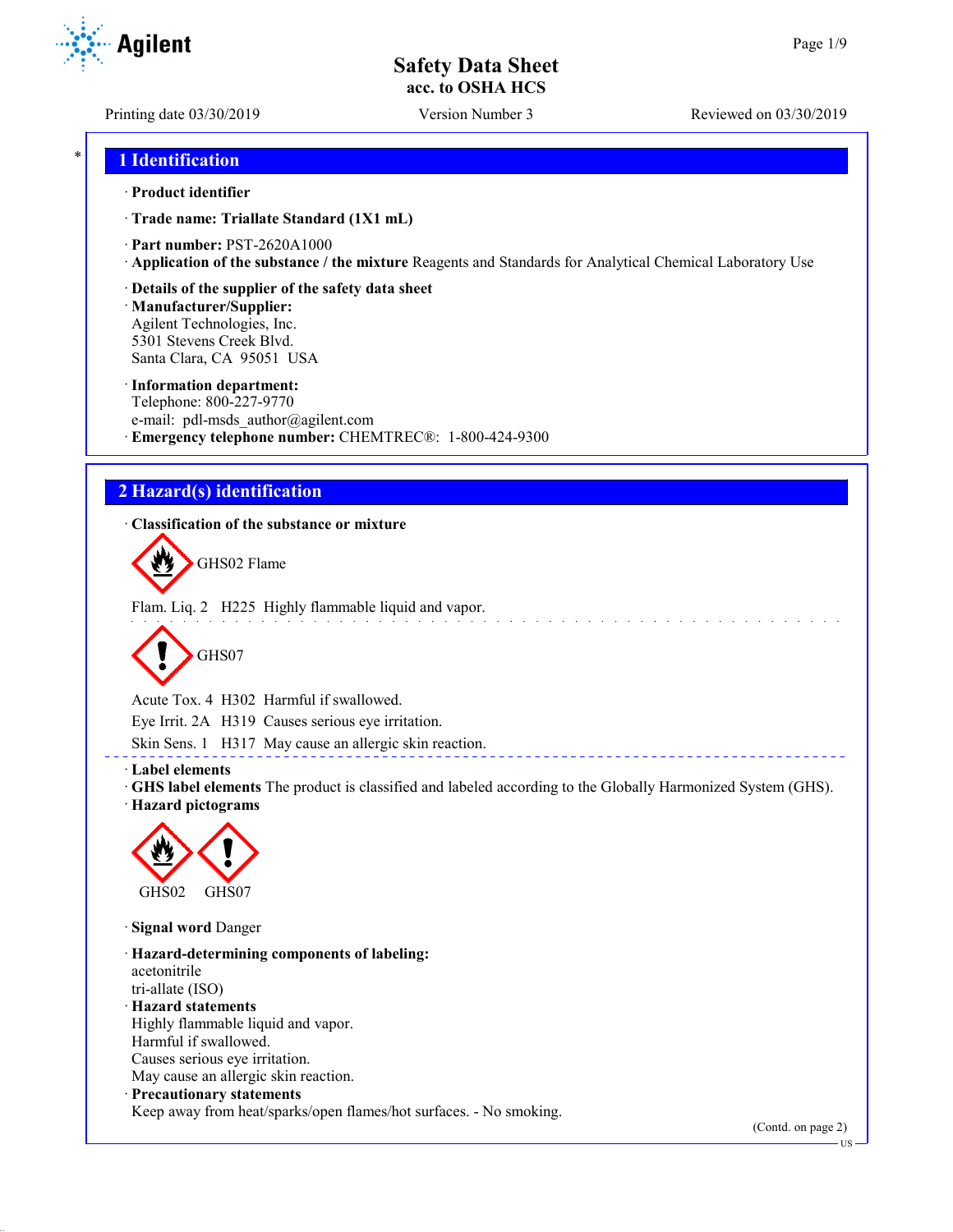#### **Trade name: Triallate Standard (1X1 mL)**

(Contd. of page 1) Keep container tightly closed. Ground/bond container and receiving equipment. Use explosion-proof electrical/ventilating/lighting/equipment. Use only non-sparking tools. Take precautionary measures against static discharge. Avoid breathing dust/fume/gas/mist/vapors/spray Wash thoroughly after handling. Do not eat, drink or smoke when using this product. Contaminated work clothing must not be allowed out of the workplace. Wear protective gloves/protective clothing/eye protection/face protection. If swallowed: Call a poison center/doctor if you feel unwell. Rinse mouth. If on skin (or hair): Take off immediately all contaminated clothing. Rinse skin with water/shower. If in eyes: Rinse cautiously with water for several minutes. Remove contact lenses, if present and easy to do. Continue rinsing. If skin irritation or rash occurs: Get medical advice/attention. Specific treatment (see on this label). If eye irritation persists: Get medical advice/attention. Wash contaminated clothing before reuse. In case of fire: Use for extinction: CO2, powder or water spray. Store in a well-ventilated place. Keep cool. Dispose of contents/container in accordance with local/regional/national/international regulations. · **Classification system:** · **NFPA ratings (scale 0 - 4)** 2 3  $\overline{0}$  $Health = 2$ Fire  $= 3$ Reactivity  $= 0$ · **HMIS-ratings (scale 0 - 4)** HEALTH FIRE ReacTIVITY  $\boxed{0}$  Reactivity = 0  $|2|$  $3$  Fire = 3  $Health = 2$ · **Other hazards** · **Results of PBT and vPvB assessment** · **PBT:** Not applicable. · **vPvB:** Not applicable.

# **3 Composition/information on ingredients**

- · **Chemical characterization: Mixtures**
- · **Description:** Mixture of the substances listed below with nonhazardous additions.

| Dangerous components: |                              |            |
|-----------------------|------------------------------|------------|
|                       | $75-05-8$ acetonitrile       | $99.873\%$ |
|                       | $2303-17-5$ tri-allate (ISO) | $0.127\%$  |
|                       |                              | US –       |

(Contd. on page 3)



Printing date 03/30/2019 Version Number 3 Reviewed on 03/30/2019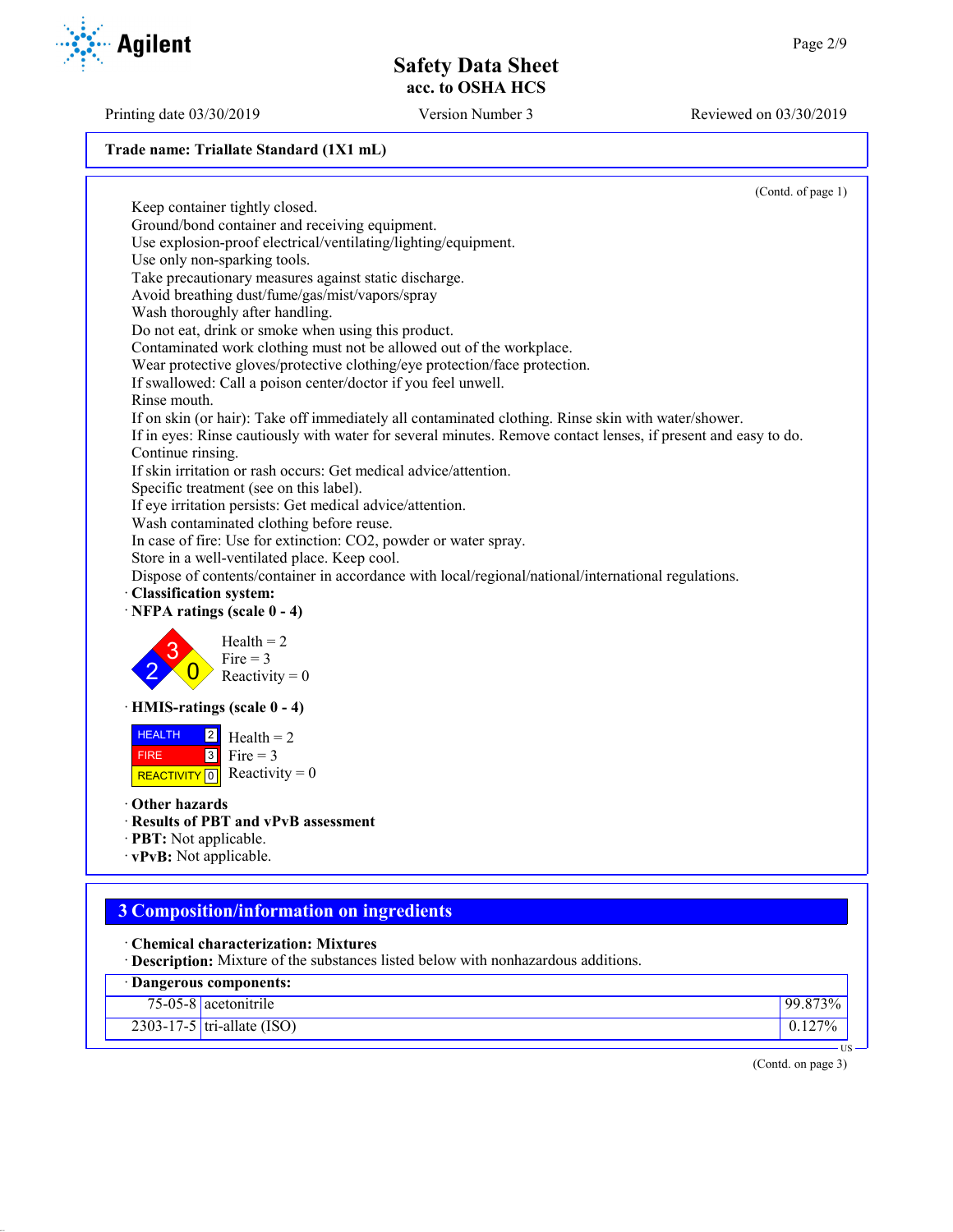Printing date 03/30/2019 Version Number 3 Reviewed on 03/30/2019

**Trade name: Triallate Standard (1X1 mL)**

(Contd. of page 2)

## **4 First-aid measures**

#### · **Description of first aid measures**

- · **General information:**
- Immediately remove any clothing soiled by the product.

Symptoms of poisoning may even occur after several hours; therefore medical observation for at least 48 hours after the accident.

· **After inhalation:**

Supply fresh air and to be sure call for a doctor.

- In case of unconsciousness place patient stably in side position for transportation.
- · **After skin contact:** Immediately wash with water and soap and rinse thoroughly.
- · **After eye contact:**
- Rinse opened eye for several minutes under running water. If symptoms persist, consult a doctor.
- · **After swallowing:** Immediately call a doctor.
- · **Information for doctor:**
- · **Most important symptoms and effects, both acute and delayed** No further relevant information available.
- · **Indication of any immediate medical attention and special treatment needed**

No further relevant information available.

## **5 Fire-fighting measures**

- · **Extinguishing media**
- · **Suitable extinguishing agents:**
- CO2, extinguishing powder or water spray. Fight larger fires with water spray or alcohol resistant foam.
- · **For safety reasons unsuitable extinguishing agents:** Water with full jet
- · **Special hazards arising from the substance or mixture** No further relevant information available.
- · **Advice for firefighters**
- · **Protective equipment:** No special measures required.

## **6 Accidental release measures**

| · Personal precautions, protective equipment and emergency procedures                            |                    |
|--------------------------------------------------------------------------------------------------|--------------------|
| Wear protective equipment. Keep unprotected persons away.                                        |                    |
| · Environmental precautions: Do not allow to enter sewers/ surface or ground water.              |                    |
| · Methods and material for containment and cleaning up:                                          |                    |
| Absorb with liquid-binding material (sand, diatomite, acid binders, universal binders, sawdust). |                    |
| Dispose contaminated material as waste according to item 13.                                     |                    |
| Ensure adequate ventilation.                                                                     |                    |
| · Reference to other sections                                                                    |                    |
| See Section 7 for information on safe handling.                                                  |                    |
| See Section 8 for information on personal protection equipment.                                  |                    |
| See Section 13 for disposal information.                                                         |                    |
| · Protective Action Criteria for Chemicals                                                       |                    |
| $\cdot$ PAC-1:                                                                                   |                    |
| 75-05-8 acetonitrile                                                                             | $13$ ppm           |
| $\cdot$ PAC-2:                                                                                   |                    |
| $75-05-8$ acetonitrile                                                                           | $50$ ppm           |
|                                                                                                  | (Contd. on page 4) |
|                                                                                                  | US –               |

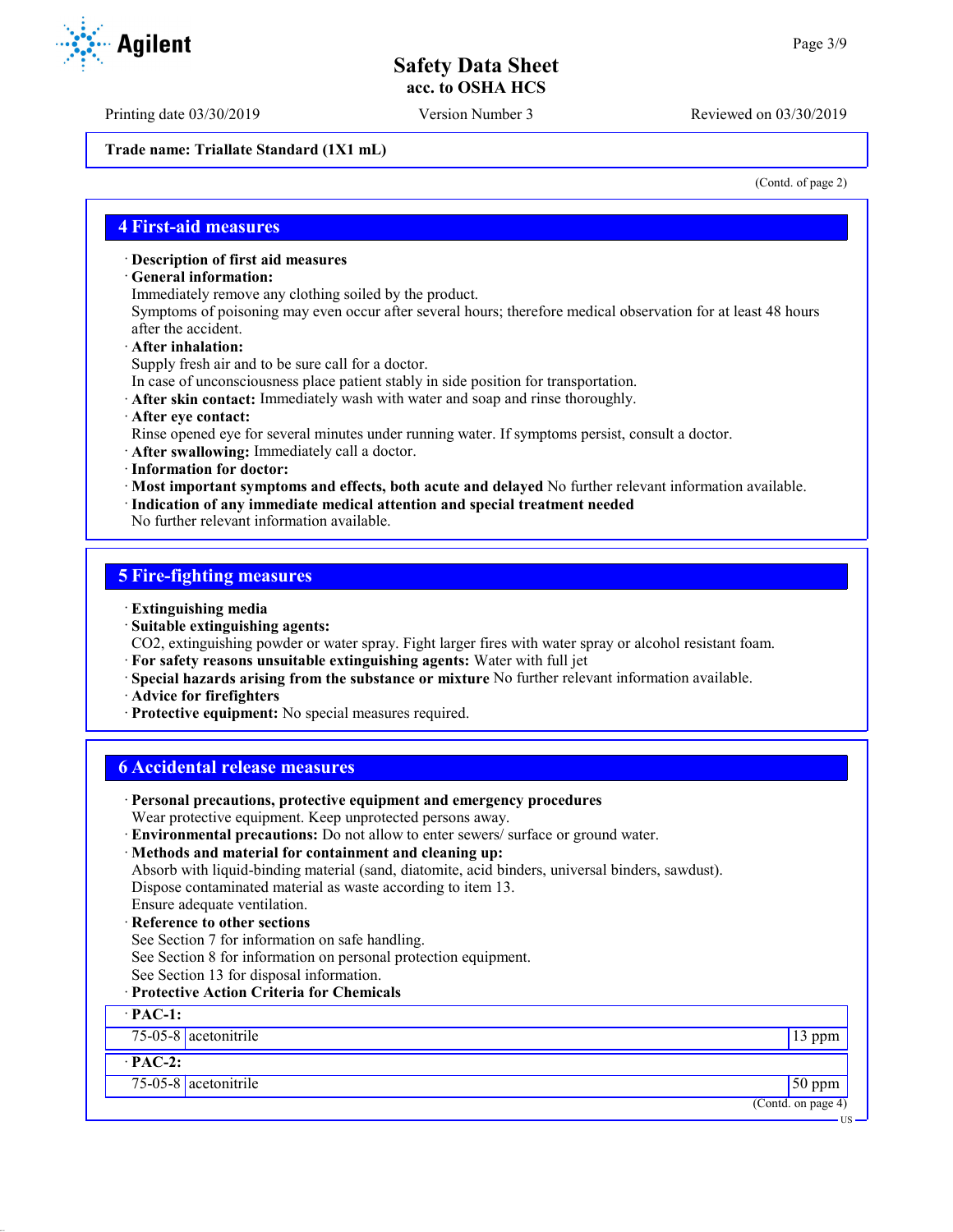Printing date 03/30/2019 Version Number 3 Reviewed on 03/30/2019

**Trade name: Triallate Standard (1X1 mL)**

· **PAC-3:**

75-05-8 acetonitrile 150 ppm

# **7 Handling and storage**

#### · **Handling:**

- · **Precautions for safe handling**
- Ensure good ventilation/exhaustion at the workplace. Prevent formation of aerosols.
- · **Information about protection against explosions and fires:** Keep ignition sources away - Do not smoke. Protect against electrostatic charges.
- · **Conditions for safe storage, including any incompatibilities**
- · **Storage:**
- · **Requirements to be met by storerooms and receptacles:** Store in a cool location.
- · **Information about storage in one common storage facility:** Not required.
- · **Further information about storage conditions:** Keep receptacle tightly sealed. Store in cool, dry conditions in well sealed receptacles.
- · **Specific end use(s)** No further relevant information available.

## **8 Exposure controls/personal protection**

· **Additional information about design of technical systems:** No further data; see item 7.

#### · **Control parameters**

#### · **Components with limit values that require monitoring at the workplace:**

## **75-05-8 acetonitrile**

- PEL Long-term value: 70 mg/m<sup>3</sup>, 40 ppm
- REL Long-term value:  $34 \text{ mg/m}^3$ ,  $20 \text{ ppm}$
- TLV Long-term value:  $34 \text{ mg/m}^3$ ,  $20 \text{ ppm}$ Skin

· **Additional information:** The lists that were valid during the creation were used as basis.

#### · **Exposure controls**

- · **Personal protective equipment:**
- · **General protective and hygienic measures:**
- Keep away from foodstuffs, beverages and feed.
- Immediately remove all soiled and contaminated clothing.
- Wash hands before breaks and at the end of work.
- Avoid contact with the eyes.

Avoid contact with the eyes and skin.

· **Breathing equipment:**

When used as intended with Agilent instruments, the use of the product under normal laboratory conditions and with standard practices does not result in significant airborne exposures and therefore respiratory protection is not needed.

Under an emergency condition where a respirator is deemed necessary, use a NIOSH or equivalent approved device/equipment with appropriate organic or acid gas cartridge.

(Contd. on page 5)

US



(Contd. of page 3)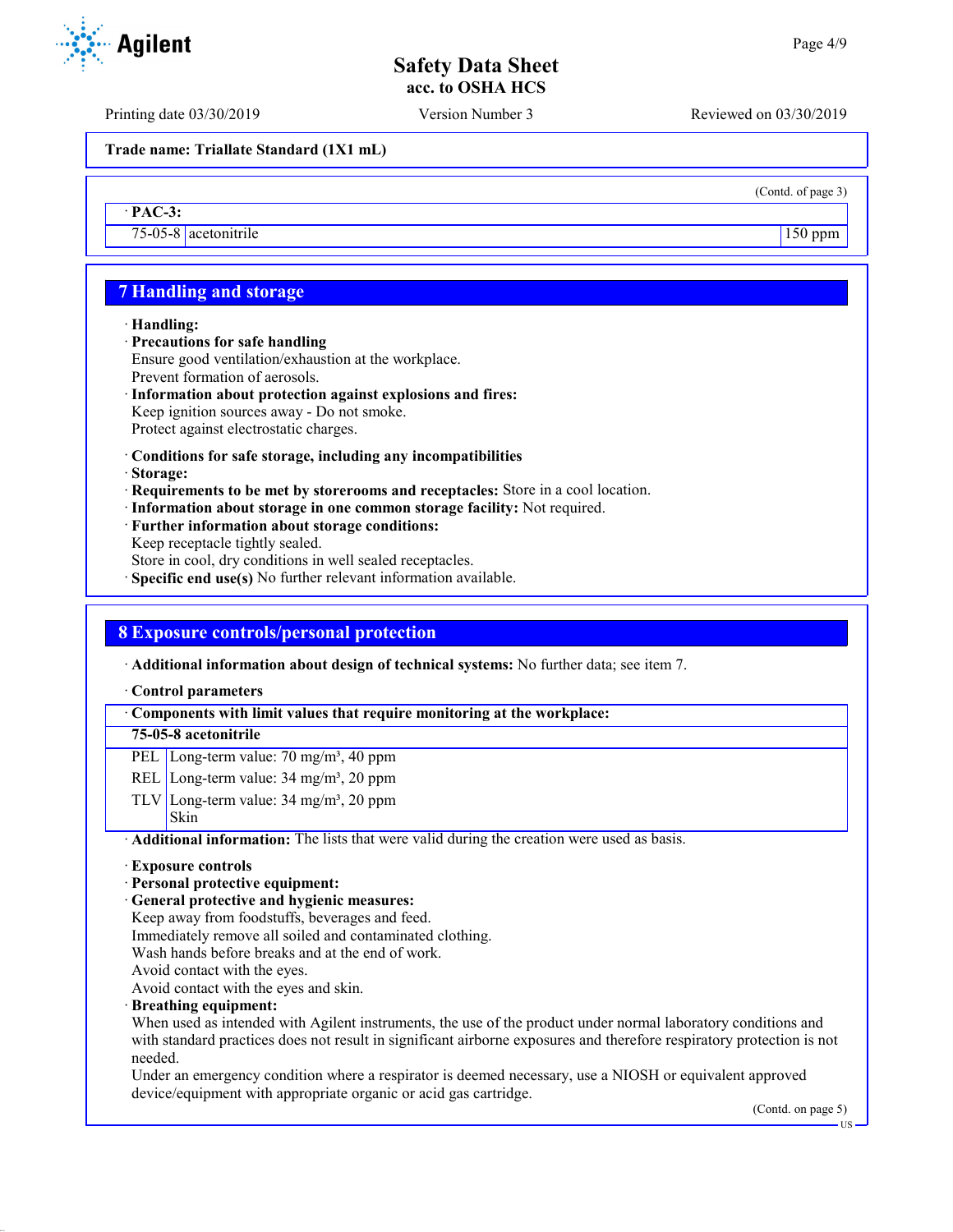Printing date 03/30/2019 Version Number 3 Reviewed on 03/30/2019

### **Trade name: Triallate Standard (1X1 mL)**

(Contd. of page 4)

Although not recommended for constant contact with the chemicals or for clean-up, nitrile gloves 11-13 mil thickness are recommended for normal use. The breakthrough time is 1 hr. For cleaning a spill where there is direct contact of the chemical, butyl rubber gloves are recommended 12-15 mil thickness with breakthrough times exceeding 4 hrs. Supplier recommendations should be followed.

#### · **Material of gloves**

· **Protection of hands:**

For normal use: nitrile rubber, 11-13 mil thickness

- For direct contact with the chemical: butyl rubber, 12-15 mil thickness
- · **Penetration time of glove material**
- For normal use: nitrile rubber: 1 hour
- For direct contact with the chemical: butyl rubber: >4 hours
- · **Eye protection:**



Tightly sealed goggles

# **9 Physical and chemical properties**

| · Information on basic physical and chemical properties<br><b>General Information</b> |                                                                                               |
|---------------------------------------------------------------------------------------|-----------------------------------------------------------------------------------------------|
| · Appearance:                                                                         |                                                                                               |
| Form:                                                                                 | Fluid                                                                                         |
| Color:                                                                                | Colorless                                                                                     |
| $\cdot$ Odor:                                                                         | Aromatic                                                                                      |
| Odor threshold:                                                                       | Not determined.                                                                               |
| · pH-value:                                                                           | Not determined.                                                                               |
| Change in condition                                                                   |                                                                                               |
| <b>Melting point/Melting range:</b>                                                   | $-46$ °C ( $-50.8$ °F)                                                                        |
| <b>Boiling point/Boiling range:</b>                                                   | 81 °C (177.8 °F)                                                                              |
| · Flash point:                                                                        | 2 °C (35.6 °F)                                                                                |
| · Flammability (solid, gaseous):                                                      | Not applicable.                                                                               |
| · Ignition temperature:                                                               | 525 °C (977 °F)                                                                               |
| · Decomposition temperature:                                                          | Not determined.                                                                               |
| · Auto igniting:                                                                      | Product is not selfigniting.                                                                  |
| Danger of explosion:                                                                  | Product is not explosive. However, formation of explosive air/vapor<br>mixtures are possible. |
| <b>Explosion limits:</b>                                                              |                                                                                               |
| Lower:                                                                                | 4.4 Vol $%$                                                                                   |
| Upper:                                                                                | 16 Vol %                                                                                      |
| $\cdot$ Vapor pressure at 20 °C (68 °F):                                              | $0$ hPa $(0 \text{ mm Hg})$                                                                   |
| $\cdot$ Density at 20 °C (68 °F):                                                     | $0.78662$ g/cm <sup>3</sup> (6.56434 lbs/gal)                                                 |
| · Relative density                                                                    | Not determined.                                                                               |
| · Vapor density                                                                       | Not determined.                                                                               |
|                                                                                       | (Contd. on page 6)                                                                            |
|                                                                                       | US                                                                                            |

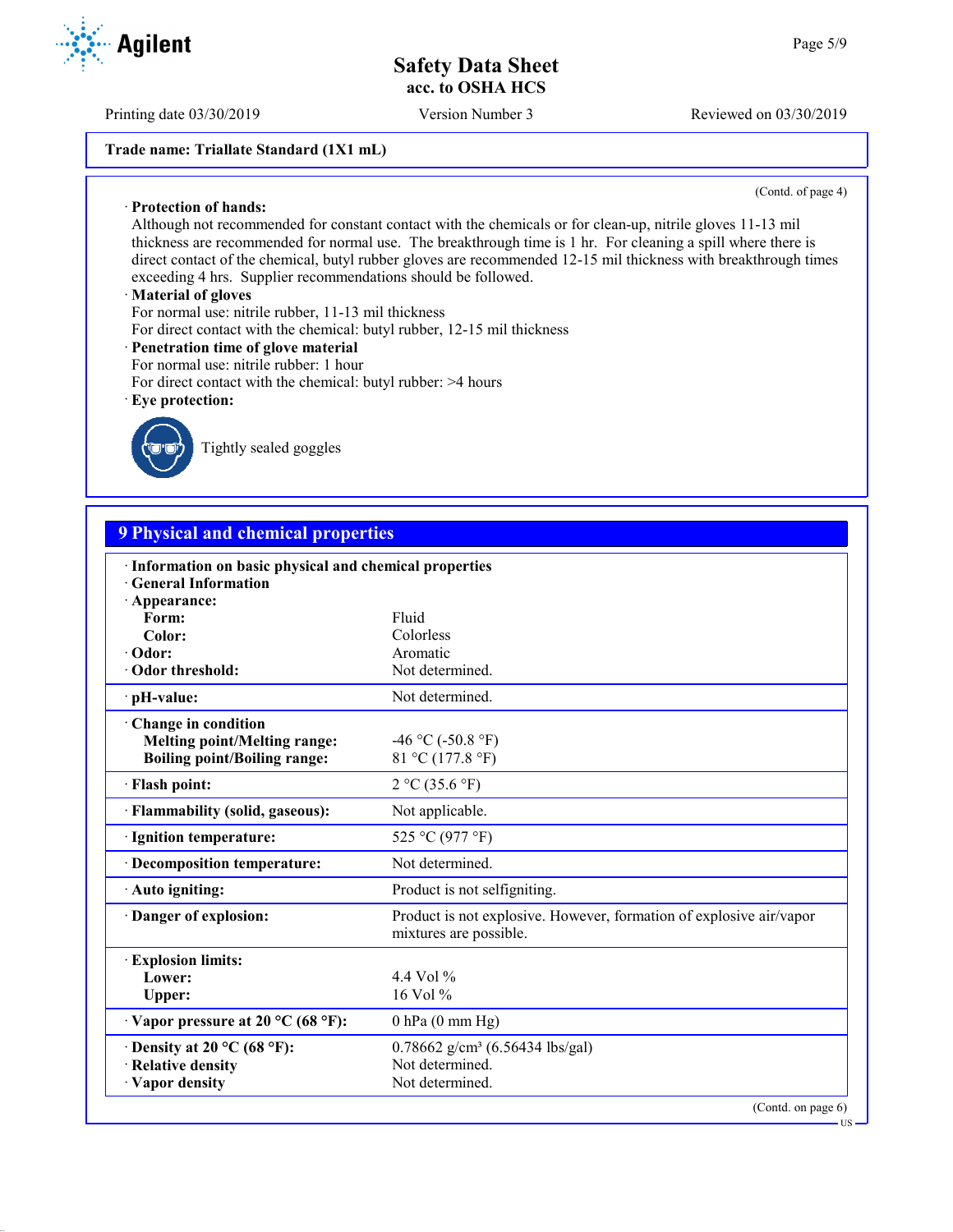Printing date 03/30/2019 Version Number 3 Reviewed on 03/30/2019

**Trade name: Triallate Standard (1X1 mL)**

|                                                            |                                            | (Contd. of page 5) |
|------------------------------------------------------------|--------------------------------------------|--------------------|
| <b>Evaporation rate</b>                                    | Not determined.                            |                    |
| · Solubility in / Miscibility with<br>Water:               | Not miscible or difficult to mix.          |                    |
| · Partition coefficient (n-octanol/water): Not determined. |                                            |                    |
| · Viscosity:                                               |                                            |                    |
| Dynamic:                                                   | Not determined.                            |                    |
| Kinematic:                                                 | Not determined.                            |                    |
| · Solvent content:                                         |                                            |                    |
| <b>VOC</b> content:                                        | $0.00\%$                                   |                    |
|                                                            | $0.0$ g/l / 0.00 lb/gal                    |                    |
| Solids content:                                            | $0.1\%$                                    |                    |
| $\cdot$ Other information                                  | No further relevant information available. |                    |

# **10 Stability and reactivity**

· **Reactivity** No further relevant information available.

- · **Chemical stability**
- · **Thermal decomposition / conditions to be avoided:** No decomposition if used according to specifications.
- · **Possibility of hazardous reactions** No dangerous reactions known.
- · **Conditions to avoid** No further relevant information available.
- · **Incompatible materials:** No further relevant information available.
- · **Hazardous decomposition products:** No dangerous decomposition products known.

# **11 Toxicological information**

· **Information on toxicological effects**

· **Acute toxicity:**

# · **LD/LC50 values that are relevant for classification:**

| <b>ATE (Acute Toxicity Estimate)</b> |  |                                                                                                                      |
|--------------------------------------|--|----------------------------------------------------------------------------------------------------------------------|
|                                      |  |                                                                                                                      |
|                                      |  | Oral LD50 $1,322 \text{ mg/kg (rat)}$<br>Dermal LD50 >2,003 mg/kg (rabbit)<br>Inhalative LC50/4 h 3,592 mg/L (mouse) |
|                                      |  |                                                                                                                      |

## **75-05-8 acetonitrile**

| 2303-17-5 tri-allate (ISO)<br> |  |                                                                                                                      |
|--------------------------------|--|----------------------------------------------------------------------------------------------------------------------|
|                                |  |                                                                                                                      |
|                                |  | Oral LD50 $1,320 \text{ mg/kg (rat)}$<br>Dermal LD50 >2,000 mg/kg (rabbit)<br>Inhalative LC50/4 h 3,587 mg/L (mouse) |
|                                |  |                                                                                                                      |

Oral  $LD50$  800 mg/kg (rat) Dermal LD50 2,225 mg/kg (rabbit)

· **Primary irritant effect:**

· **on the skin:** No irritant effect.

· **on the eye:** Irritating effect.

· **Sensitization:** Sensitization possible through skin contact.

(Contd. on page 7)



US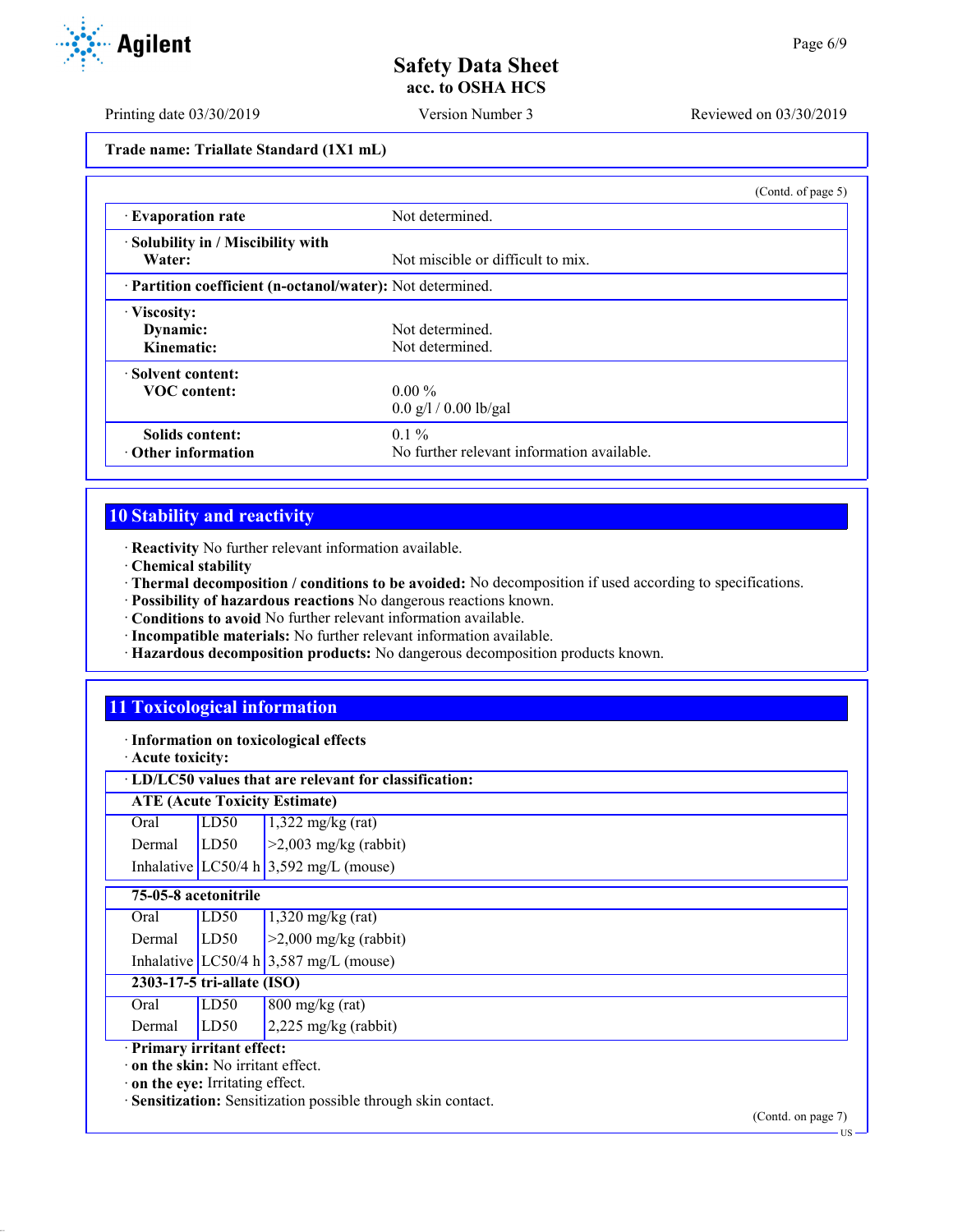Printing date 03/30/2019 Version Number 3 Reviewed on 03/30/2019

**Trade name: Triallate Standard (1X1 mL)**

(Contd. of page 6)

US

#### · **Additional toxicological information:**

The product shows the following dangers according to internally approved calculation methods for preparations: Harmful

Irritant

#### · **Carcinogenic categories**

· **IARC (International Agency for Research on Cancer)**

None of the ingredients is listed.

## · **NTP (National Toxicology Program)**

None of the ingredients is listed.

## · **OSHA-Ca (Occupational Safety & Health Administration)**

None of the ingredients is listed.

## **12 Ecological information**

- · **Toxicity**
- · **Aquatic toxicity:** No further relevant information available.
- · **Persistence and degradability** No further relevant information available.
- · **Behavior in environmental systems:**
- · **Bioaccumulative potential** No further relevant information available.
- · **Mobility in soil** No further relevant information available.
- · **Additional ecological information:**
- · **General notes:**
- Water hazard class 2 (Self-assessment): hazardous for water

Do not allow product to reach ground water, water course or sewage system.

Danger to drinking water if even small quantities leak into the ground.

- · **Results of PBT and vPvB assessment**
- · **PBT:** Not applicable.
- · **vPvB:** Not applicable.
- · **Other adverse effects** No further relevant information available.

# **13 Disposal considerations**

- · **Waste treatment methods**
- · **Recommendation:**

Must not be disposed of together with household garbage. Do not allow product to reach sewage system.

- · **Uncleaned packagings:**
- · **Recommendation:** Disposal must be made according to official regulations.

## **14 Transport information**

| · Not Regulated, De minimus Quantities         | $\blacksquare$ |                   |
|------------------------------------------------|----------------|-------------------|
| ⋅ UN-Number<br>· DOT, IMDG, IATA               | UN1648         |                   |
| $\cdot$ UN proper shipping name<br>$\cdot$ DOT | Acetonitrile   |                   |
|                                                |                | (Cond. on page 8) |

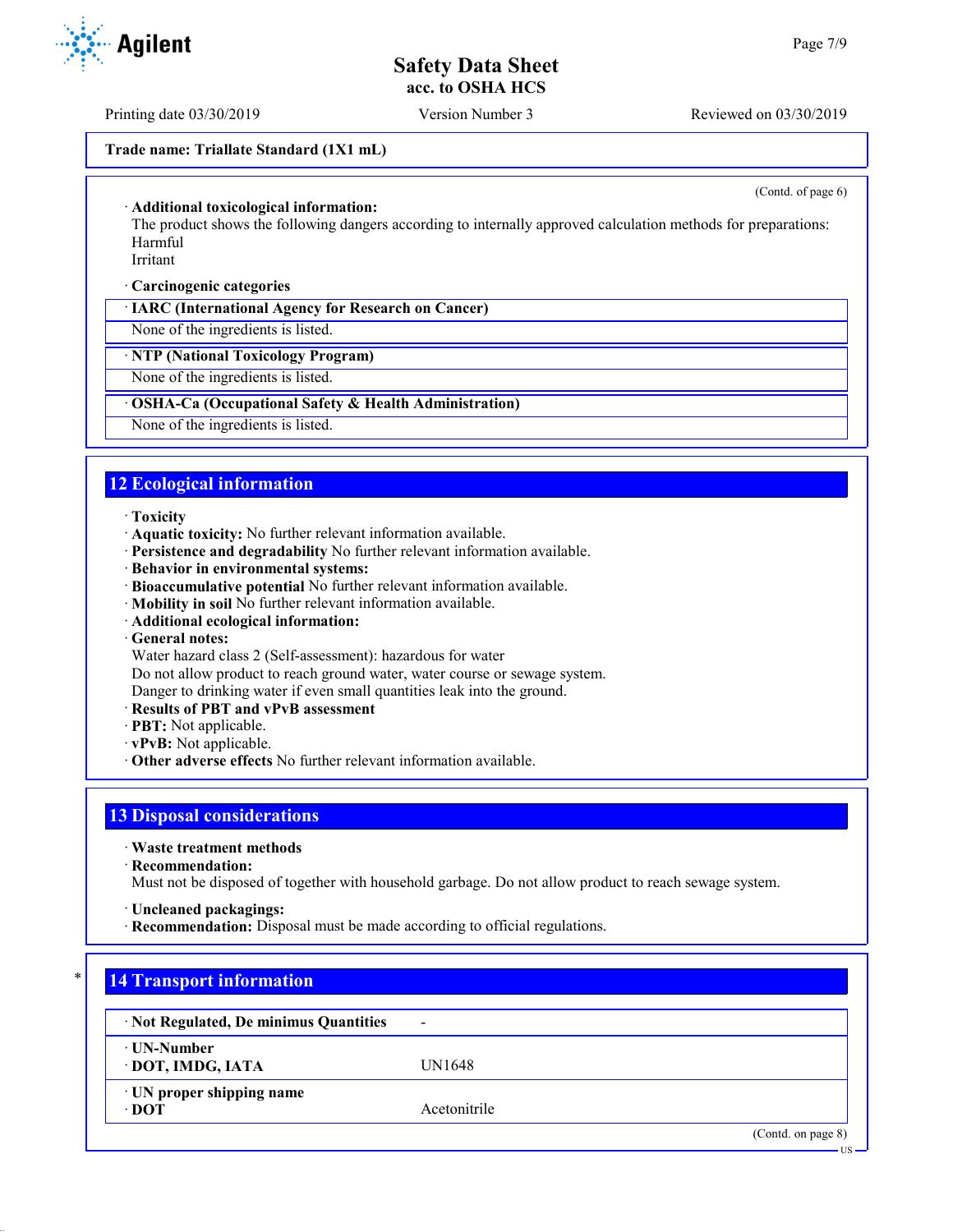Printing date 03/30/2019 Version Number 3 Reviewed on 03/30/2019

**Trade name: Triallate Standard (1X1 mL)**

|                                                                                                       | (Contd. of page 7)                                                                                                    |
|-------------------------------------------------------------------------------------------------------|-----------------------------------------------------------------------------------------------------------------------|
| · IMDG, IATA                                                                                          | <b>ACETONITRILE</b>                                                                                                   |
| Transport hazard class(es)                                                                            |                                                                                                                       |
| · DOT, IMDG, IATA                                                                                     |                                                                                                                       |
|                                                                                                       |                                                                                                                       |
| $\cdot$ Class                                                                                         | 3 Flammable liquids                                                                                                   |
| · Label                                                                                               | 3                                                                                                                     |
| · Packing group<br>· DOT, IMDG, IATA                                                                  | $\mathbf{I}$                                                                                                          |
| · Environmental hazards:                                                                              | Not applicable.                                                                                                       |
| · Special precautions for user<br>· Danger code (Kemler):<br><b>EMS</b> Number:<br>· Stowage Category | Warning: Flammable liquids<br>33<br>$F-E,S-E$<br>B                                                                    |
| Transport in bulk according to Annex II of<br><b>MARPOL73/78 and the IBC Code</b>                     | Not applicable.                                                                                                       |
| · Transport/Additional information:                                                                   |                                                                                                                       |
| $\cdot$ DOT<br>· Quantity limitations                                                                 | On passenger aircraft/rail: 5 L<br>On cargo aircraft only: 60 L                                                       |
| $\cdot$ IMDG<br>· Limited quantities (LQ)<br>· Excepted quantities (EQ)                               | 1L<br>Code: E2<br>Maximum net quantity per inner packaging: 30 ml<br>Maximum net quantity per outer packaging: 500 ml |
| · UN "Model Regulation":                                                                              | UN 1648 ACETONITRILE, 3, II                                                                                           |

# **15 Regulatory information**

· **Safety, health and environmental regulations/legislation specific for the substance or mixture** · **Sara**

· **Section 355 (extremely hazardous substances):**

None of the ingredients is listed.

· **Section 313 (Specific toxic chemical listings):**

All ingredients are listed.

· **TSCA (Toxic Substances Control Act):**

75-05-8 acetonitrile

· **TSCA new (21st Century Act): (Substances not listed)**

2303-17-5 tri-allate (ISO)

(Contd. on page 9) US